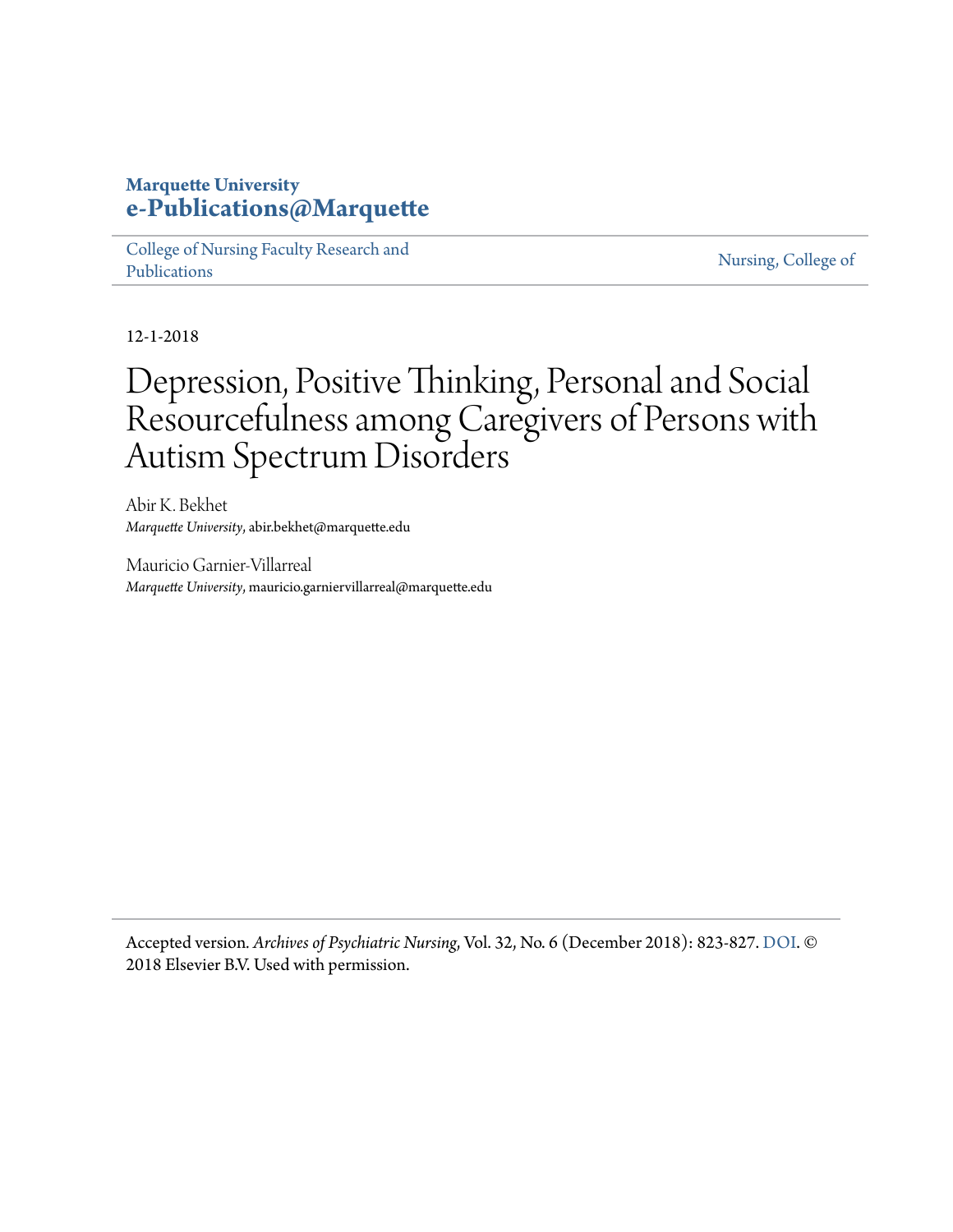**Marquette University**

# **e-Publications@Marquette**

# *Nursing Faculty Research and Publications/College of Nursing*

*This paper is NOT THE PUBLISHED VERSION;* **but the author's final, peer-reviewed manuscript.**  The published version may be accessed by following the link in the citation below.

*Archives of Psychiatric Nursing*, Vol. 32, No. 6 (December, 2018) : 823-827. [DOI.](https://doi.org/10.1016/j.apnu.2018.06.006) This article is © Elsevier (WB Saunders) and permission has been granted for this version to appear in [e-](http://epublications.marquette.edu/)[Publications@Marquette.](http://epublications.marquette.edu/) Elsevier (WB Saunders) does not grant permission for this article to be further copied/distributed or hosted elsewhere without the express permission from Elsevier (WB Saunders).

# Depression, Positive Thinking, Personal and Social Resourcefulness Among Caregivers of Persons with Autism Spectrum Disorders

Abir K. Bekhet Marquette University College of Nursing, Milwaukee, WI Mauricio Garnier-Villarreal Marquette University College of Nursing, Milwaukee, WI

**Highlights** 

- Caregivers of persons with ASD are prone to depression and psychological problems.
- Depression has a negative correlation with positive thinking, personal, and social resourcefulness.
- Positive thinking has mediating effects on personal resourcefulness.
- Positive cognitions interventions for caregivers are highly needed and recommended.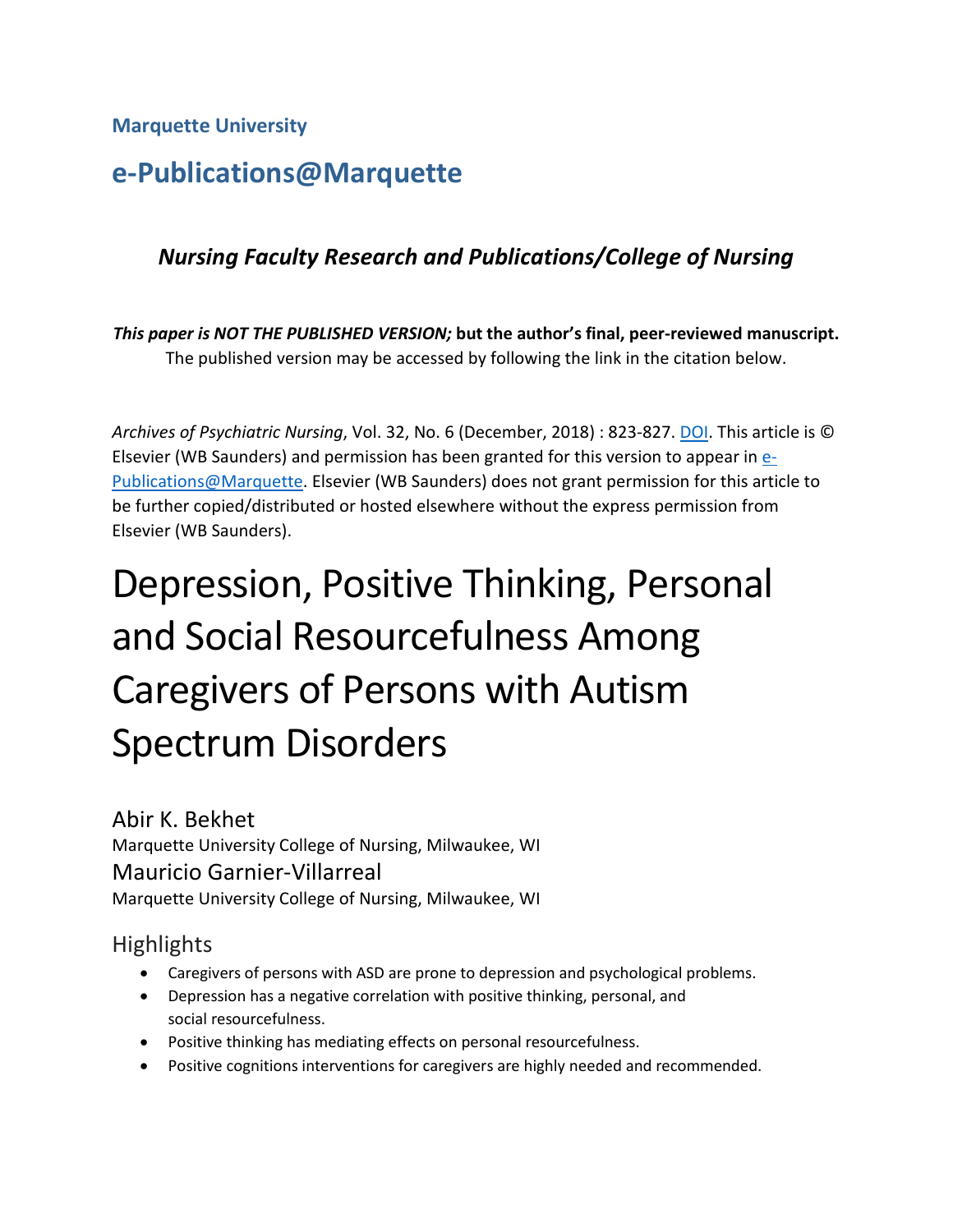One in sixty-eight children are affected by autism spectrum disorders (ASD). ASD is a neurological developmental disability that can negatively impact the person's communication, social interactions, and is manifested by repetitive behaviors (Baker & Jeste, 2015; National Autism Association, 2014). Over three-quarters of children with ASD have some sort of developmental disorders such as language disorders and/or attention deficit hyperactivity disorders (Levy et al., 2010), in addition to co-morbid psychiatric disorders such as anxiety disorders, bipolar disorders, and oppositional defiant disorders (Close, Lee, Kaufmann, & Zimmerman, 2012; National Autism Association, 2014). ASD is a lifelong developmental disability that emerges before age three (National Autism Association, 2014). In fact, the rate of ASD diagnoses in the US has shown abrupt increase over the past three decades (Karst & Van Hecke, 2012). Furthermore, the understanding and conceptualization of ASD is rapidly and perpetually changing (Rutter, 2011). Consequently, families of persons with ASD are faced with a disorder of unclear etiology for which optimal treatment is challenging, all of which might delay accessing services, which could lead to poorer treatment outcomes (Karst & Van Hecke, 2012). Of note, much of the research that has been done has been devoted toward developing better understanding of biological and genetic markers in hopes to better understand the etiology and manifestation of ASD. However, research designed to help individuals with ASD and their families has been comparatively more limited (Karst & Van Hecke, 2012).

The impacts on caregivers of having a child with an ASD are multifaceted and pervasive. In fact, cognitive and adaptive limitations are present in over 85% of persons with ASD, which limits their ability to live independently and thus requires caregiving (Volkmar & Pauls, 2003). Caregiving of persons with ASD can be demanding and can negatively impact family caregivers' well-being (Bekhet, 2014; Kirby, White, & Baranek, 2015). Caregivers of Persons with ASD are more prone to depression as compared with parents who have normally developed children (Almansour, Alateeq, Alzahrani, Algeffari, & Alhomaidan, 2013; Benson, 2006; Ekas, Lickenbrock, & Whitman, 2010; Strang et al., 2012). Yet some caregivers of persons with ASD develop resilience and report that caregiving results in an enhanced sense of meaning, empowerment, acceptance, and family connectedness (Bayat, 2007; Bekhet & Matel-Anderson, 2017; Benderix, Nordstrom, & Sivberg, 2006; Phelps, McCammon, Wuensch, & Golden, 2009). Thus, studies have shown that caregiving is a major experience in a caregiver person's life, which can be viewed positively or negatively by caregivers and consequently might have positive or negative psychological consequences.

# Theoretical framework

Resilience theory provides the theoretical framework for this study and can help explaining different experiences expressed by caregivers (Richardson, 2002). Resilience is a concept that has been used across various disciplines. For example, in physics and engineering, it refers to the ability of the material to return to its original shape (Gillespie, Chaboyer, & Wallis, 2007; Kobiske & Bekhet, 2018). In business, it refers to the ability to recover from economic downturns (Earvolino-Ramirez, 2007). In psychology, early writing focused on children and adolescents who become achievers as adults despite adverse childhood experiences (Herrman et al., 2011; Masten, 2011; Zauszniewski, Bekhet, & Suresky, 2009). Definitions and uses of resilience might vary, but they all share characteristics of overcoming adversity and regaining homeostasis (Earvolino-Ramirez, 2007). Resilience not only can help people to deal with the stress associated with caregiving, but also helps them to thrive and to grow into healthier and stronger persons (Bekhet, Johnson and Zauszniewski, 2012a, Bekhet, Johnson and Zauszniewski,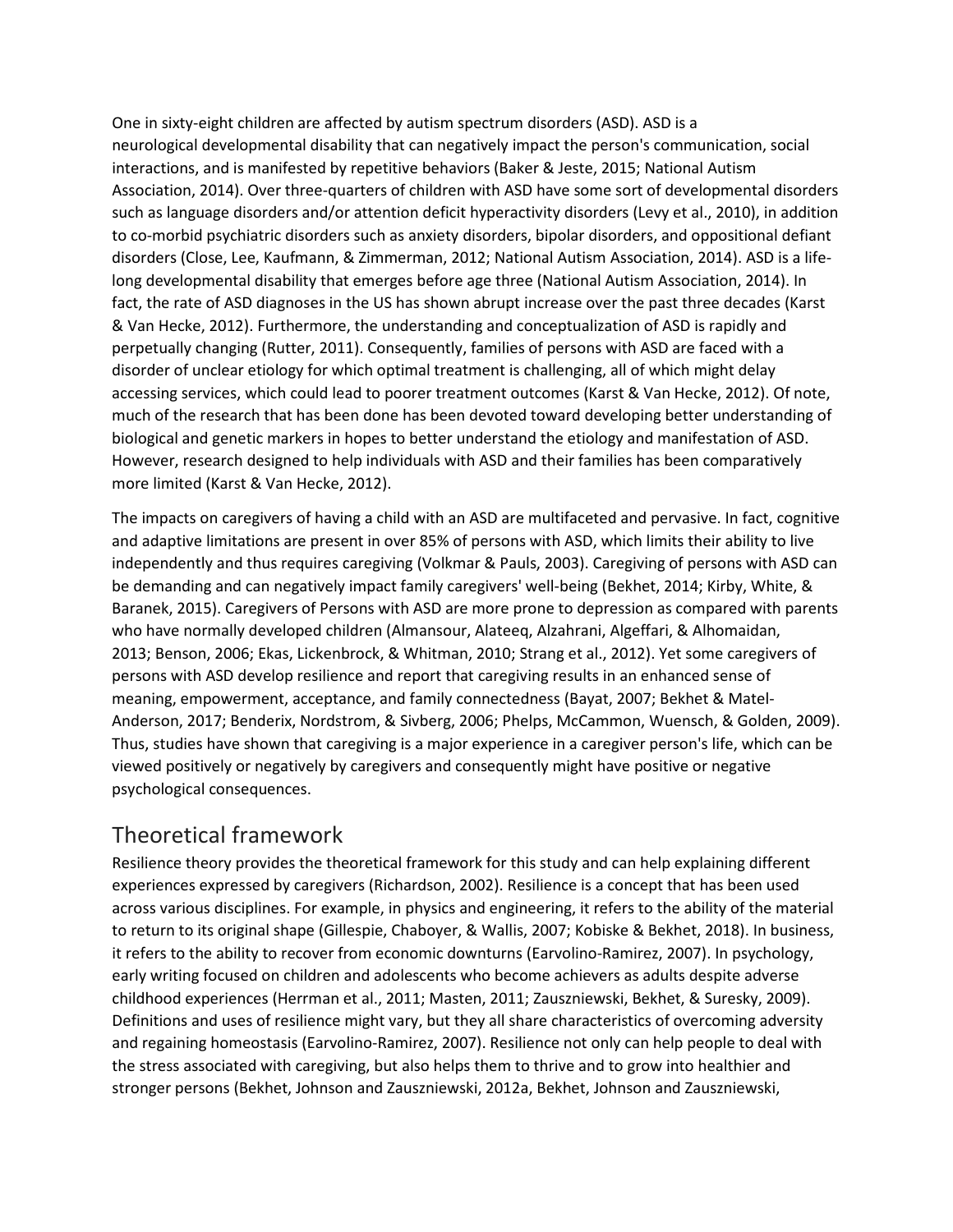2012b; Kobiske & Bekhet, 2018; Zauszniewski, Bekhet, & Suresky, 2015). Resilience is the interplay between risk and protective factors in face of adversity that helps to maintain one's stability (American Psychological Association, 2014). Risk factors are stressors that can negatively impact physical and mental health if not well managed (Smith-Osborne, 2007). Risk factors involved in caring for a family member with ASD include caregiver's depression, a serious mental disorder that profoundly impacts quality of life (Yang et al., 2015). Research has shown that more than a third of caregivers of persons with ASD exceeded the cut off scores of clinical depression (Bekhet, 2016; Smith, Seltzer, Tager-Flusberg, Greenberg, & Carter, 2008). Protective factors are characteristics or conditions that promote resilience and buffer the effects of risk factors. A protective factor for family caregivers of persons with ASD that is proposed in this study, is positive thinking. Positive thinking is a cognitive process that helps individuals to deal with stress more effectively. Positive thinking allows the person to look at the positive and negative aspects of an event and then focus on a positive interpretation (Bekhet & Zauszniewski, 2013; Tod, Warnock, & Allmark, 2011), recognizing the fact that in many circumstances, one cannot change the situation or event, but one can change the interpretation by focusing on the positive and by reframing one's thoughts. Research has shown that caregivers of persons with ASD who are positive thinkers experienced less stress and enhanced well-being as compared to those with less positive thinking (Bekhet et al., 2012a).

Resourcefulness, an indicator of resilience, is defined as the collection of cognitive and behavioral skills that are necessary to attain and regain health. The construct of resourcefulness is conceptualized in two forms: personal and social resourcefulness. Personal resourcefulness (sometimes referred to as self-help) involves the ability to function independently when facing adversity (Rosenbaum, 1990; Zauszniewski, 2006). Personal resourcefulness skills include: organizing daily activities, positive self-talk, positive reframing, changing from usual reactions, and exploring new ideas. Social resourcefulness (sometimes referred to as help-seeking) includes looking for help from others when one cannot function alone (Zauszniewski, 2006, Zauszniewski, 2012). Social resourcefulness skills include: relying on family and friends, exchanging ideas with others, and seeking professionals or experts. These skills are used to manage adverse thoughts and feelings to enable the persons to perform target behaviors and tasks (Zauszniewski, 2012). Previous research showed that persons with greater resourcefulness had better social role functioning, quality of life, and healthy productive life styles as compared with persons with low resourcefulness (Bekhet, Zauszniewski, & Wykle, 2008; Zauszniewski, 1994, Zauszniewski, 1995, Zauszniewski, 1996; Zauszniewski & Martin, 1999). More specifically, older adults with high resourcefulness skills show a more independent, productive life, and have better adjustment to relocation to retirement communities as compared to those with less resourcefulness skills (Bekhet & Zauszniewski, 2016; Bekhet et al., 2008; Intieri & Rapp, 1994). Also, previous research has shown that resourcefulness helped persons with chronic illness to better cope with disabilities (Aikens, Wallander, Bell, & Cole, 1992). Previous studies, however, have not looked at the relationships between caregivers of persons with ASD's depression, personal and social resourcefulness, and positive thinking as proposed in this study.

The study will address the following research questions (Fig. 1):

- 1. Does depression have direct effects on personal and social resourcefulness?
- 2. Does positive thinking have direct effects on personal and social resourcefulness?
- 3. Does depression have a direct effect on positive thinking?
- 4. Does positive thinking have a mediating effect on personal and social resourcefulness?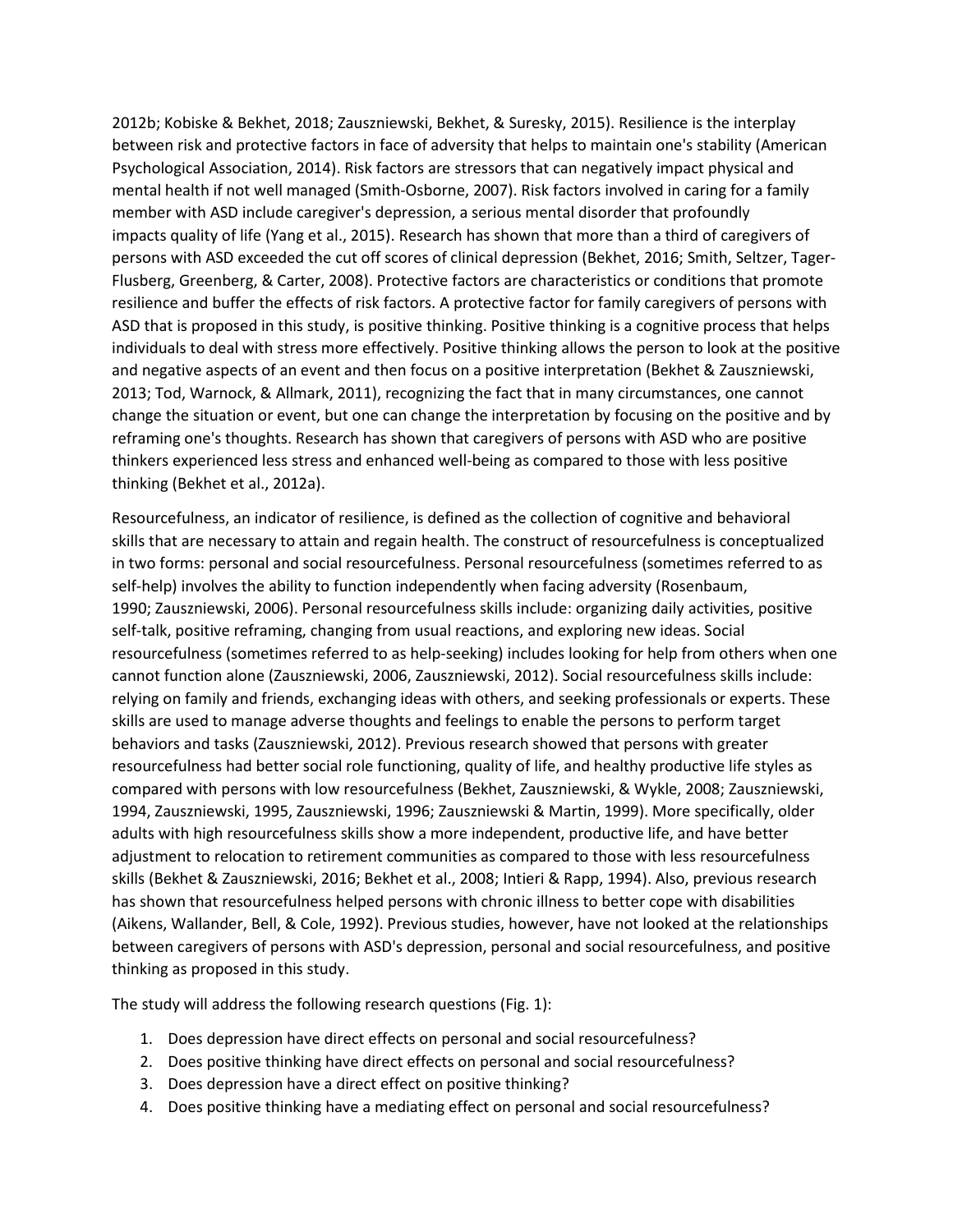

### Method

#### Design

The study was a secondary analysis of data from a cross sectional study of 109 ASD caregivers. The parent study was designed to assess the psychometrics of the Positive Thinking Skills Scale.

#### Sample, setting, and data collection

In the parent study, the sample included 109 ASD caregivers. Inclusion criteria were: being able to read and understand English, had Internet access, and resided in the US. The institutional review board (IRB) approval was obtained from the university. Participants were recruited by convenience sampling from the Interactive ASD Network (IAN) Research registry service. IAN sent ASD caregivers an IRB approved flyer via e-mail that directed them to an internet website where they accessed the consent form and a link to the study questionnaires. At the end of the survey, the caregivers were offered an option to provide their e-mail addresses if they wished to claim their gift cards. Upon study completion, caregivers were sent a code that could be redeemed for a \$15 amazon gift card (Bekhet & Zauszniewski, 2013).

#### **Instruments**

Descriptive data concerning ASD caregivers were collected. In addition, measures of positive thinking, resourcefulness, and depression were collected.

*Depression* was measured by the CES-D (Radloff, 1977). The CES-D is a 20-item measure on a 4 point Likert scale ranging from 0 to 3. The total score may range from 0 to 60, with higher scores indicating more depressive symptoms. The scale is reliable and valid as indicated by a Cronbach's alpha of 0.92 in mothers of children with ASD (Ekas, Whitman, & Shivers, 2009). Criterion validity was indicated by significant correlations in the expected direction with the Hamilton Clinician's Rating Scale and with the Raskin Rating Scale (Radloff, 1977).

*Resourcefulness* was measured by the self-report 28-item Resourcefulness Scale (RS), which measures personal (16 items) and social resourcefulness (12 items) (Zauszniewski et al. 2006). RS is a 6-point Likert scale ranging from 0 to 5 and scores might range from 0 to 140. The higher the scores on the RS, the higher the personal and social resourcefulness. The scale is reliable as indicated by a Cronbach's alpha of 0.90 (Bekhet & Garnier-Villarreal, 2017). Confirmatory factor analysis revealed two dimensions of resourcefulness (personal and social) and substantial intercorrelation between the two subscales (*r* = 0.41, *p* < 0.001) (Zauszniewski et al. 2006).

*Positive thinking* was measured by the 8- item Positive Thinking Skills Scale (PTSS) (Bekhet & Zauszniewski, 2013). PTSS is a 4-point Likert Scale ranging from 0 to 3 and scores might range from 0 to 24 with higher scores indicating more positive thinking. The Scale is reliable as indicated by a Cronbach's alpha of.90 in caregivers of persons with ASD (Bekhet & Zauszniewski, 2013). Criterion validity was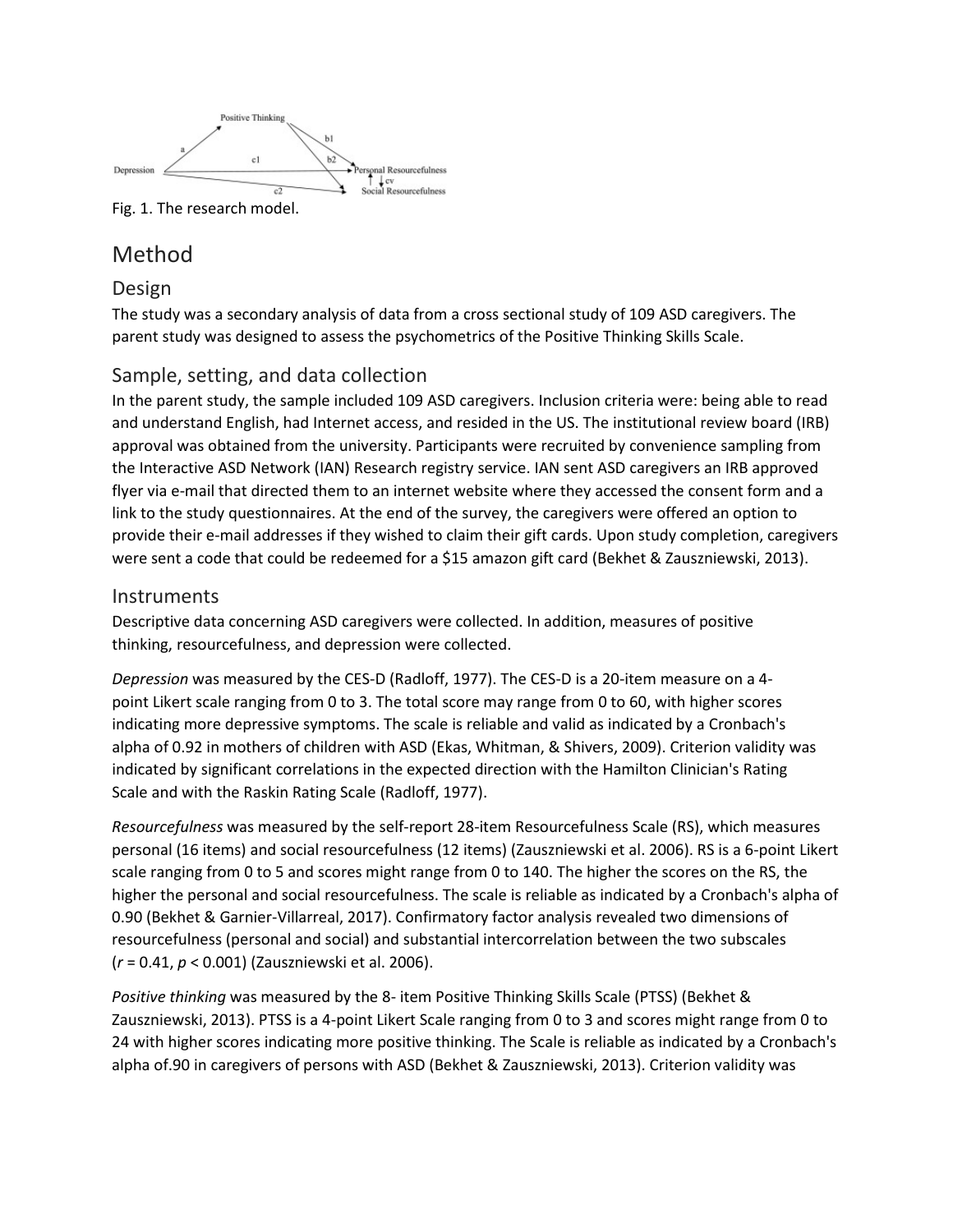indicated by significant correlations with positive cognitions, resourcefulness, and depression in the expected direction (Bekhet & Zauszniewski, 2013; Bekhet, 2017).

# Plan for Data Analysis

The data analysis was done in R (R Core Team, 2017). The data analysis approach was using Structural Equation Modeling (SEM), with the R package lavaan (Rosseel, 2012), this framework allows us to reduce measurement error of the instruments, and estimate a more precise measure of the latent factor underlying the scale items (Kline, 2015; Little, 2013; McArdle & Nesselroade, 2014). Missing data will be handled with Full Information Maximum Likelihood (FIML), a modern method to properly handle missing data, improving parameter recoverability, reducing bias, and increasing power (Baraldi & Enders, 2010; Enders, 2010).

The reliability was evaluated with the Maximal Reliability (MR) coefficient. MR estimates the reliability of a scale assuming items have a different weight into it. MR is the maximal possible reliability for a linear combination of the scale items. MR involves the estimation of the optimal linear combination (OLC), which are the weights for each item, OLC represents the different item weights for MR. MR measures reliability of a scale, unlike Cronbach alpha which estimate inter-item correlation (Li, 1997; Raykov, 2012). MR is estimated with the R package semTools (semTools Contributors, 2017).

The SEM model includes latent factors for Depression (DEP), Positive Thinking (PT), Personal (PR), and Social Resourcefulness (SR). By using multiple items to approximate the latent factor and correct for measurement error, we achieve more accurate estimates for the parameters of interests as well as the relations between factors (Little, 2013; McArdle & Nesselroade, 2014). The factors will be defined by parcels of the original items from the scales, the items were averaged into three parcels for each factor (Little, Cunningham, Shahar, & Widaman, 2002).

Once the latent factors are defined, the mediation model estimated the direct and indirect effects simultaneously in a comprehensive model. For the appropriate estimation of the indirect effects, bootstrap was used as a resampling method (MacKinnon, Fairchild, & Fritz, 2007; MacKinnon, Lockwood, & Williams, 2004). The indirect effects are tested by creating an empirical distribution of them based on the bootstrap resamples, these empirical distributions are tested against the null hypothesis value of 0, the inferences are made in function of the Bootstrap Confidence Intervals. The model was estimated with 5000 bootstrap samples, and estimated with Maximum Likelihood, and the Confidence Intervals (CI) are presented as the bias corrected CI. The mediation model includes DEP as the predictor, PT as the mediator, and PR and SR as the outcome factors.

# Results

The sample consists of 109 caregivers of persons with ASD. Their ages ranging from 24 to 58 years of age with an average age of 42 years old (SD = 7.0). Most of the caregivers were females (96.3%) and Caucasian (88%). Almost all the sample (98%) reported living with the person with ASD in the same household, the other 2% reported living with the person with ASD part of the time.

Table 1 presents the reliability estimates for the factors in the model. All Maximal Reliability (MR) estimates are above 0.87, indicating high reliability for every factor. The first step is to estimate the Confirmatory Factor Analyses (CFA), which presents good model fit (X<sup>2</sup>(48) = 71.26, p = 0.016, CFI = 0.967, TLI = 0.955, RMSEA = 0.067 [90% CI = 0.029, 0.098], SRMR = 0.048, gamma-hat = 0.965). For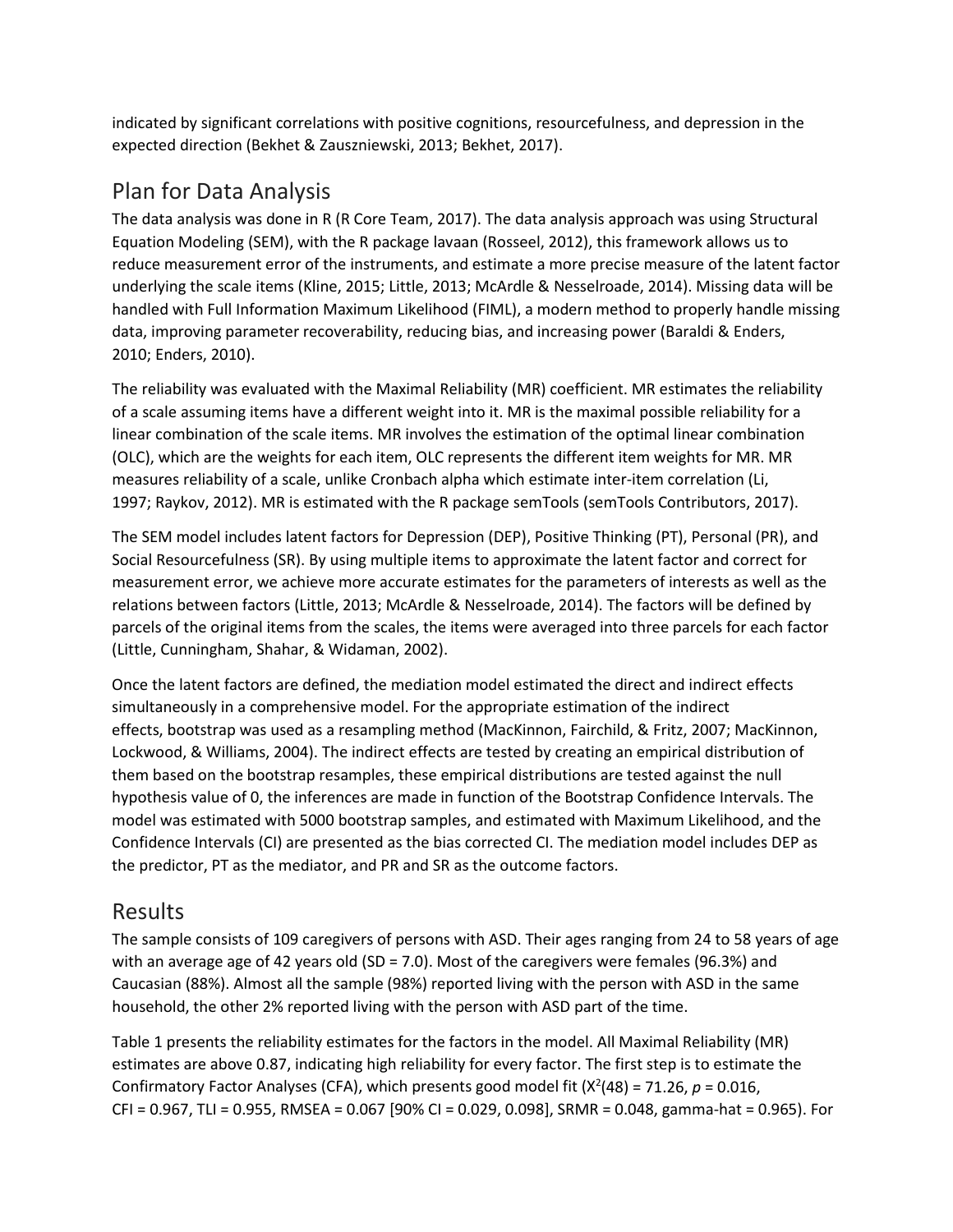every factor loading we reject the null hypothesis of them being equal to 0 (*p* < 0.001), and all standardized factor loading are above 0.75, meaning that the latent factors explained at least 56% of the variance in the indicator parcels.

Table 1. Maximal reliability.

| Latent factor                   | MR    |
|---------------------------------|-------|
| <b>Positive thinking</b>        | 0.922 |
| <b>Depression</b>               | 0.947 |
| <b>Personal resourcefulness</b> | 0.903 |
| Social resourcefulness          | 0.871 |

Table 2 shows the correlations between factors, as expected depression has a negative correlation with the other three factors, while every other correlation is positive. All correlations present a medium strength, while PT-PR and DEP-SR present a large effect.

|            | PТ        | <b>DEP</b> | <b>PR</b> | <b>SR</b> |  |
|------------|-----------|------------|-----------|-----------|--|
| PТ         | 1         |            |           |           |  |
| <b>DEP</b> | $-0.394*$ | 1          |           |           |  |
| <b>PR</b>  | $0.843*$  | $-0.356*$  | 1         |           |  |
| <b>SR</b>  | $0.333*$  | $-0.536*$  | $0.511*$  | 1         |  |

Table 2. Correlations between latent factors.

⁎*p* < 0.005.

The mediation model includes the direct effect of DEP on PR (c1), and SR (c2), direct effect of PT on PR (b1), and SR (b2), and the direct effect of DEP on PT (a). The indirect effects are estimated as the product of direct effects, so the indirect effect of DEP on PR though PT is a\*b1, and the indirect effect of DEP on SR through PT is a\*b2. With this model, we can also estimate the total effect of DEP on PR and SR, these are the sum of the direct and indirect effects (a\*b1 + c1, and a\*b2 + c2 respectively). This allows to also include the difference between indirect effects (a\*b1 − a\*b2), and the difference between total effects (a\*b1 + c1 − a\*b2 + c2). With these differences we can identify which path has a stronger impact in the outcome factors.

The results of the mediation model are presented on Table 3, the standard errors, and Confidence Intervals are based on the bootstraps. We can see from the direct effects, we reject the null hypothesis of them being equal to 0 for most of them, except DEP  $\rightarrow$  PR, and PT  $\rightarrow$  SR. For the indirect effects we found that one of them is different from 0 (DEP  $\rightarrow$  PT  $\rightarrow$  PR), as well as both total effects are different from 0. From the differences, we find that we find the indirect effects not being equal, and the total effects are equal.

| Parameter               | Label     | <b>Estimate (SE)</b> | 95% CI           | <b>Standardized</b> |
|-------------------------|-----------|----------------------|------------------|---------------------|
| $DEF \rightarrow PT$    | a         | $-0.429(0.143)$      | $-0.719, -0.162$ | $-0.394$            |
| $DEF \rightarrow PR$    | c1        | $-0.052(0.186)$      | $-0.407, 0.325$  | $-0.028$            |
| $DEF \rightarrow SR$    | c2        | $-0.575(0.212)$      | $-1.023, -0.205$ | $-0.480$            |
| $PT \rightarrow PR$     | b1        | 1.424 (0.291)        | 0.980, 2.062     | 0.832               |
| $PT \rightarrow SR$     | b2        | 0.158(0.145)         | $-0.131, 0.438$  | 0.144               |
| $PR \leftrightarrow SR$ | <b>CV</b> | 0.489(0.162)         | 0.131, 0.771     | 0.489               |

Table 3. Mediation model.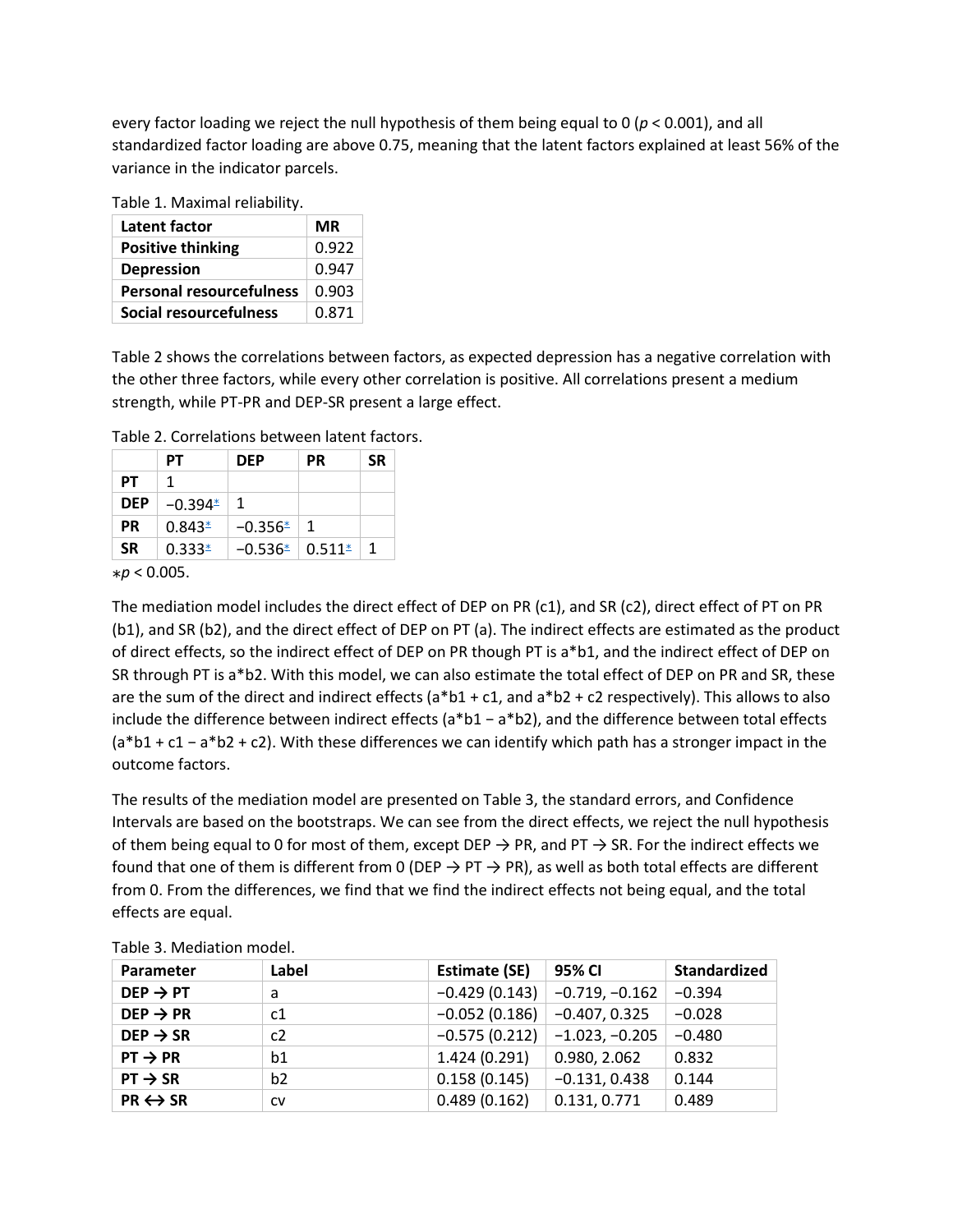| $DEF \rightarrow PT \rightarrow PR$ | $a* b1$                     |                 | $-0.611(0.229)$ -1.102, -0.220 | $-0.328$   |
|-------------------------------------|-----------------------------|-----------------|--------------------------------|------------|
| $DEF \rightarrow PT \rightarrow SR$ | $a * b2$                    | $-0.068(0.064)$ | $\vert$ -0.206, 0.047          | $  -0.057$ |
| <b>Total PR</b>                     | $a * b1 + c1$               |                 | $-0.663(0.274)$ -1.219, -0.148 | $-0.356$   |
| <b>Total SR</b>                     | $a * b2 + c2$               |                 | $-0.643(0.189)$ -1.047, -0.313 | $ -0.536 $ |
| <b>Difference Indirect</b>          | $a * b1 - a * b2$           | $-0.543(0.229)$ | $ -1.056, -0.175$              | $-0.271$   |
| Difference total                    | $a * b1 + c1 - a * b2 + c2$ | $-0.020(0.263)$ | $\vert$ -0.523, 0.508          | 0.180      |

The results indicate that DEP has an effect on PR, but this effect happens only through PT in the indirect effect. While the effect of DEP on SR happens only as a direct effect, with no meaningful indirect effect through PT. This is clear when we compare the total effects, there is no difference between total effects, but for PR only the indirect effect is relevant, and for SR only the direct effect is meaningful, while the total effect of DEP on PR and SR is equivalent, the process on how it affects them differs. And as part of this, there is a meaningful difference between indirect effects, since there is only one relevant indirect effect, on PR through PT.

The direction of the meaningful paths shows that as DEP increases PT and SR decreases with a medium effect size; as PT increases PR increases with a large effect size, this is related to the direct effects. For the indirect effect, as DEP increases, leads to a decrease in PT, while PT has a positive effect on PR, with a medium effect size. The indirect effect shows that as DEP increase lead to a decrease in PR.

Looking at overall impact with the  $R^2$ , DEP explained 15.5% of the variance in PT only through its direct effect. While for SR, both DEP and PT explained 30.5% of its variance, this though their direct and indirect effects. For PR we found the larger impact, since DEP and PT explained 71.2% of its variance, both through their direct and indirect effects.

Finally, looking at the residual correlation between PR and SR, we find that the information of PR and SR that is not explained by the model still shows medium to large positive correlation between them  $(r = 0.489)$ .

#### **Discussion**

This study investigated the mediating effects of positive thinking, using the positive thinking skills scale, on personal and social resourcefulness among caregivers of persons with ASD. The results of the study indicated that depression has a negative correlation with positive thinking, personal, and social resourcefulness in this sample of 109 caregivers of persons with ASD. The results of the study, are similar, in part with the results of the study conducted by Yang and Colleagues that showed that resourcefulness correlated significantly and negatively with both depressive symptoms and selfharm behaviors in adolescents (Yang, Lai, Yen, Hsu, & Zauszniewski, 2017). Also, consistent with the results of the study conducted by Musil and colleagues that indicated that fewer depressive symptoms were significantly associated with greater subjective support and higher resourcefulness in grandchildren (Musil et al., 2017).

The results of the current study also indicated that depression has an effect on personal resourcefulness through positive thinking. In other words, positive thinking has mediating effects on personal resourcefulness. The results are consistent with previous research that shows that positive cognitions have a mediating effect on resourcefulness among dementia caregivers (Bekhet, 2013), and mediating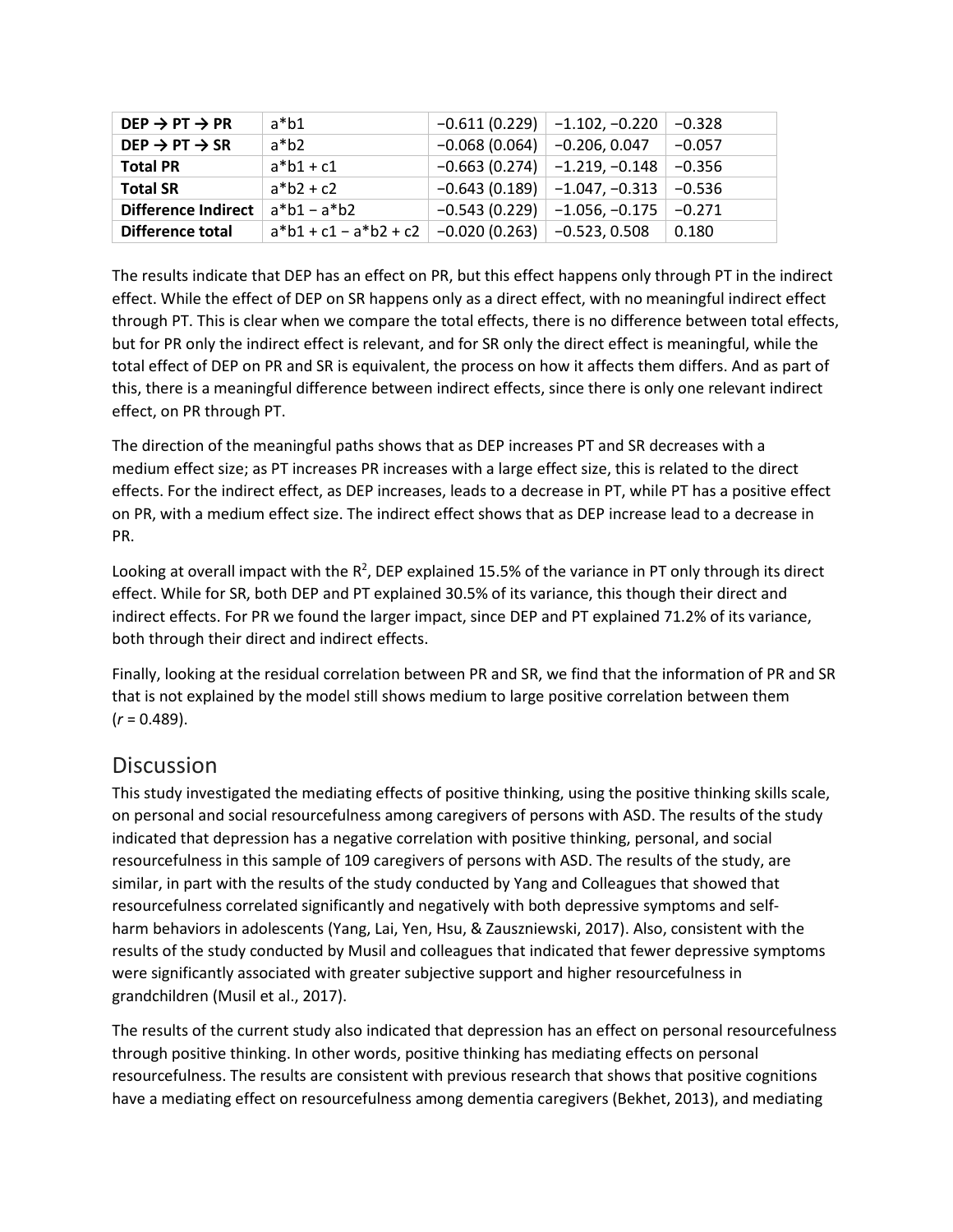effects on resourcefulness and sense of coherence in family caregivers of persons with serious mental illness (Zauszniewski et al., 2009).

Also, the results showed that as positive thinking increases, personal resourcefulness increases, which is similar to the results of the study by Wang and Zauszniewski that showed that preadolescent children's resourcefulness was greatly influenced by their cognitive perception (Wang & Zauszniewski, 2017), and that positive cognitions has a direct positive effect on resourcefulness among older adults who relocated to retirement communities (Bekhet et al., 2008).

The study has several limitations. First, the convenience sample of ASD caregivers who uses the internet, limit the generalizability of the study findings across all ASD caregivers. Second, the study was a secondary analysis of a cross sectional parent study, which made it difficult to assess the positive thinking and resourcefulness variables overtime. Despite these limitations, the study has implications for practice. The results of the study indicated that caregivers of persons with ASD can benefit from a positive thinking training intervention that will impact their personal and social resourcefulness and impact their levels of depression. The Positive Thinking Skills Scale (PTSS) is a brief 8 item scale that measures the frequency of use of eight positive thinking skills and can be used as a screening measure as determined by a cut off score of 13. Those who score 13 or below needs early intervention, to prevent the development of clinical depression (Bekhet & Garnier-Villarreal, 2017; Bekhet & Zauszniewski, 2013). The PTT intervention used mnemonic strategies to facilitate retention and recall namely, acronym and chunking. The acronym "THINKING" will help caregivers to recall the eight positive thinking skills as follow: Transforming negative thoughts into positive thoughts, Highlighting positive aspects of the situation, Interrupting pessimistic thoughts by using relaxation techniques and distraction, Noting the need to practice positive thinking, Knowing how to break a problem into smaller parts to be manageable, Initiating optimistic beliefs with each part of the problem, Nurturing ways to challenge pessimistic thoughts, Generating positive feelings by controlling negative thoughts (Bekhet & Zauszniewski, 2013; Thornton & Conway, 2013). Thinking also is a chunk of ideas for caregivers to remember.

Future research might consider using a pretest posttest experimental design to measure the impact of a positive thinking training intervention on caregivers' depression and resourcefulness. A longitudinal study will be beneficial in assessing the immediate, as well as the extended effects of the intervention. This can include measuring the immediate effects of the intervention and measuring the extended effects after 3 months, 6 months, and one year to get a clear picture of the impacts of the intervention on the outcome measures over time. Also, a more diverse sample from different ethnic and culture backgrounds is recommended.

#### Acknowledgement

The parent study was funded by Way Klinger Young Scholar Award awarded to Dr. Abir k. Bekhet.

#### References

Aikens, Wallander, Bell and Cole, 1992 J.E. Aikens, J.L. Wallander, D.S. Bell, J.A. Cole. **Daily stress variability, learned resourcefulness, regimen adherence, and metabolic control in type I diabetes mellitus: Evaluation of a path model.** *Journal of Consulting and Clinical Psychology*, 60 (1) (1992), pp. 113-118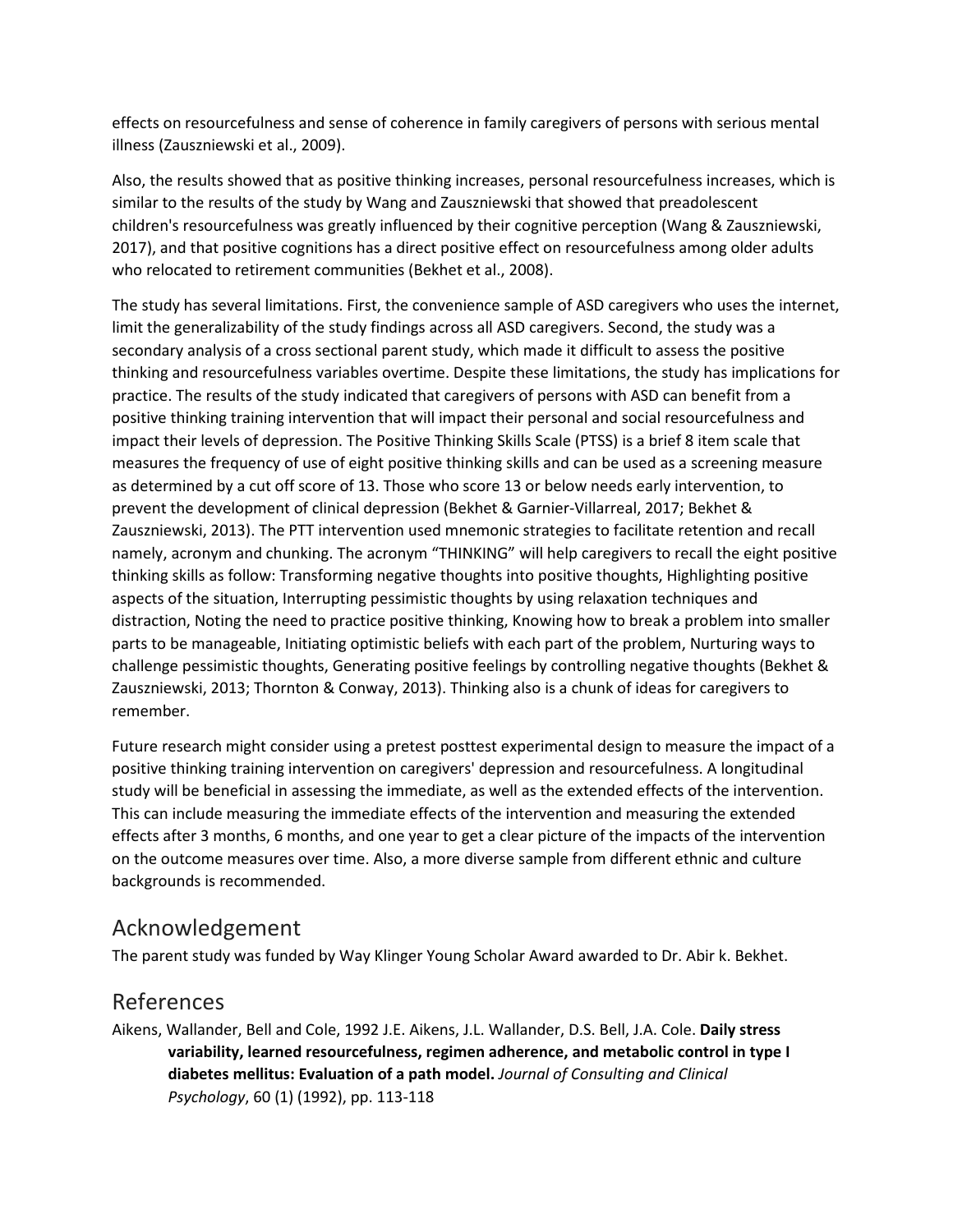Almansour, Alateeq, Alzahrani, Algeffari and Alhomaidan, 2013.

M.A. Almansour, M.A.Alateeq, M.K. Alzahrani, M.A. Algeffari, H.T. Alhomaidan. **Depression and anxiety among parents and caregivers of autistic spectral disorder children.** 

*Neurosciences*, 18 (1) (2013), pp. 58-63

American Psychological Association, 2014 American Psychological Association. **The road to resilience. Washington, DC.** (Retrieved from). http://www.apa.org/helpcenter/road-resilience.aspx (2014)

Baker and Jeste, 2015 E. Baker, S.S. Jeste. **Diagnosis and management of autism spectrum disorder in the era of genomics.** *Pediatric Clinics of North America*, 62 (3) (2015), pp. 607-618

Baraldi and Enders, 2010 A.N. Baraldi, C.K. Enders. **An introduction to modern missing data analyses.**  *Journal of School Psychology*, 48 (1) (2010), pp. 5-37, 10.1016/j.jsp.2009.10.001

Bayat, 2007 M. Bayat. **Evidence of resilience in families of children with autism.** *Journal of Intellectual Disability Research*, 51 (2007), pp. 702-714

Bekhet et al., 2008 A. Bekhet, J.A. Zauszniewski, M. Wykle. **Milieu Change and Relocation Adjustment in Elders.** *Western Journal of Nursing Research*, 30 (1) (2008), pp. 113-129

Bekhet, 2013 A. Bekhet. **Effects of positive cognitions and resourcefulness on caregiver burden among caregivers of persons with dementia.** *International Journal of Mental Health Nursing*, 22 (2013), pp. 340-346

Bekhet, 2014 A. Bekhet. **Self-assessed health in caregivers of persons with autism: Associations with depressive symptoms, positive cognitions, resourcefulness, and well-being.** *Perspectives in Psychiatric Care*, 50 (2014), pp. 210-217

Bekhet, 2017 A. Bekhet. **Positive Thinking Training Intervention for Caregivers of Persons with Autism: Establishing Fidelity.** *Archives of Psychiatric Nursing*, 31 (3) (2017), pp. 306-310

Bekhet and Garnier-Villarreal, 2017 A. Bekhet, M. Garnier-Villarreal. **The Positive Thinking Skills Scale: A screening measure for early identification of depressive thoughts.** *Applied Nursing Research*, 38 (2017), pp. 5-8

Bekhet and Zauszniewski, 2013 A. Bekhet, J. Zauszniewski. **Measuring use of positive thinking skills scale: Psychometric testing of a new scale.** *Western Journal of Nursing Research*, 35 (8) (2013), pp. 1074-1093

Bekhet, 2016 A.K. Bekhet. **The mediating effects of positive cognitions on autism caregivers' depression and their children challenging behaviors.** *Archives of Psychiatric Nursing*, 30 (2016), pp. 13-18

Bekhet, Johnson and Zauszniewski, 2012a A.K. Bekhet, N.L. Johnson, J.A. Zauszniewski. **Effects on resilience of caregivers of persons with autism spectrum disorder: The role of positive cognitions.** *Journal of the American Psychiatric Nurses Association*, 18 (6) (2012), pp. 337-344

Bekhet, Johnson and Zauszniewski, 2012b A.K. Bekhet, N.L. Johnson, J.A. Zauszniewski. **Resilience in family members of persons with autism spectrum disorder: A review of the literature.** *Issues in Mental Health Nursing*, 33 (10) (2012), pp. 650-656

Bekhet and Matel-Anderson, 2017 A.K. Bekhet, D. Matel-Anderson. **Risk and protective factors in the lives of caregivers ofpersons with autism: Caregivers' perspectives.** *Perspectives in Psychiatric Care*, 53 (3) (2017), pp. 199-207

Bekhet and Zauszniewski, 2016 A.K. Bekhet, J.A. Zauszniewski. **The effect of a resourcefulness training intervention on relocation adjustment and adaptive functioning among older adults in retirement communities.** *Issues in Mental Health Nursing*, 37 (3) (2016), pp. 182-189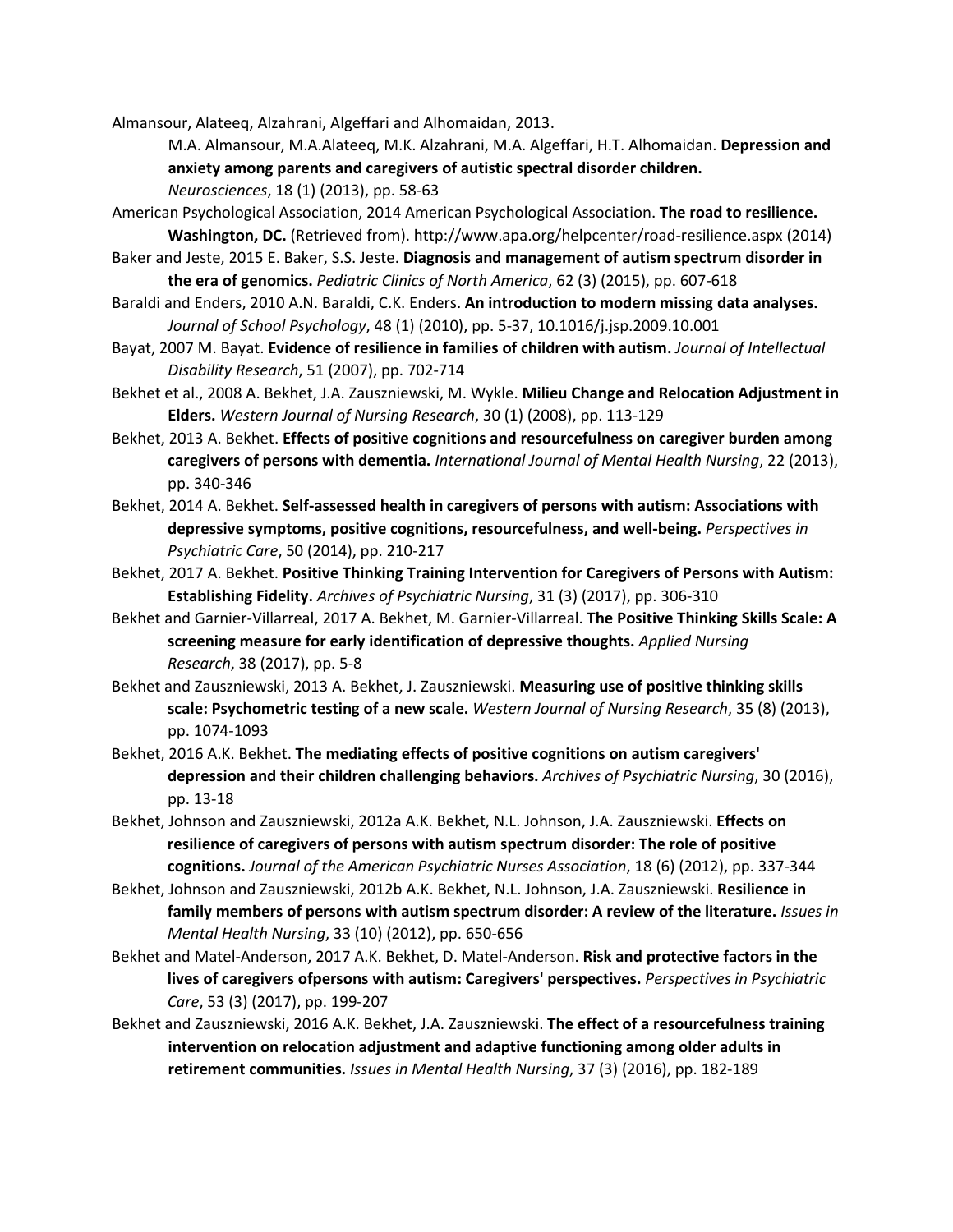- Benderix, Nordstrom and Sivberg, 2006 Y. Benderix, B. Nordstrom, B. Sivberg. **Parents' experience of having a child with autism and learning disabilities living in a group home.** *Autism: The International Journal of Research & Practice*, 10 (2006), pp. 629-640
- Benson, 2006 P. Benson. **The impact of symptoms severity of depressed mood among parents of children with ASD.** *Journal of Autism and Developmental Disorders*, 36 (2006), pp. 685-695
- Close, Lee, Kaufmann and Zimmerman, 2012 H.A. Close, L. Lee, C.N. Kaufmann, A.W.Zimmerman. **Cooccurring conditions and change in diagnosis in autism spectrum disorders.**  *Pediatrics*, 129 (2) (2012)
- Earvolino-Ramirez, 2007 M. Earvolino-Ramirez. **Resilience: A concept analysis.** *Nursing Forum*, 42 (2) (2007), pp. 73-82
- Ekas et al., 2009 N.V. Ekas, T.L. Whitman, C. Shivers. **Religiosity, spirituality, and socioemotional functioning in mothers of children with autism spectrum disorder.** *Journal of Autism and Developmental Disorders*, 39 (2009), pp. 706-719
- Ekas, Lickenbrock and Whitman, 2010 N.V. Ekas, D.M. Lickenbrock, T.L. Whitman. **Optimism, social support, and well-being in mothers of children with autism spectrum disorder.** *Journal of Autism and Developmental Disorders*, 40 (2010), pp. 1274-1284
- Enders, 2010 C.K. Enders. **Applied missing data analysis.** Guilford Press, New York (2010)
- Gillespie, Chaboyer and Wallis, 2007 B. Gillespie, W. Chaboyer, M. Wallis. **Development of a theoretically derived model of resilience through concept analysis.** *Contemporary Nurse*, 25 (2007), pp. 124-135
- Herrman et al., 2011 H. Herrman, D. Stewart, N. Diaz-Granados, E. Berger, B. Jackson, T. Yuen. **What is resilience.** *The Canadian Journal of Psychiatry*, 56 (5) (2011), pp. 258-265
- Intieri and Rapp, 1994 R.C. Intieri, S.R. Rapp. **Self-control skillfulness and caregiver burden among helpseeking elders.** *Journal of Gerontology*, 49 (1) (1994), pp. 19-23
- Karst and Van Hecke, 2012 J.S. Karst, A.V. Van Hecke. **Parent and family impact of autism spectrum disorders: A review and proposed model for intervention evaluation.** *Clinical Child and Family Psychology Review*, 15 (3) (2012), pp. 247-277
- Kirby, White and Baranek, 2015 A.V. Kirby, T.J. White, G.T. Baranek. **Caregiver strain and sensory features in children with autism spectrum disorder and other developmental disabilities.**  *American Journal on Intellectual and Developmental Disabilities*, 120 (1) (2015), pp. 32-45
- Kline, 2015 R.B. Kline. **Methodology in the social sciences: Principles and practice of structural equation modeling.** (5th ed), Guilford, New York, NY (2015)
- Kobiske and Bekhet, 2018 K. Kobiske, A. Bekhet. **Resilience in caregivers of partners with young onset dementia: A concept analysis.** *Jan Issues in Mental Health Nursing*, 25 (2018), pp. 1- 9, 10.1080/01612840.2017.1400625
- Levy et al., 2010 S.E. Levy, E. Giarelli, L.C. Lee, L.A. Schieve, R.S. Kirby, C. Cunniff, ..., C.Rice. **Autism spectrum disorder and co-occurring developmental, psychiatric, and medical conditions among children in multiple populations of the United States.** *Journal of Developmental and Behavioral Pediatrics* (4) (2010), pp. 267-274
- Li, 1997 H. Li. **A unifying expression for the maximal reliability of a linear composite.**  *Psychometrika*, 62 (1997), pp. 245-249
- Little, 2013 T.D. Little. **Longitudinal structural equation modeling.** *Methodology in the social sciences*, The Guilfors Press, New York, NY (2013)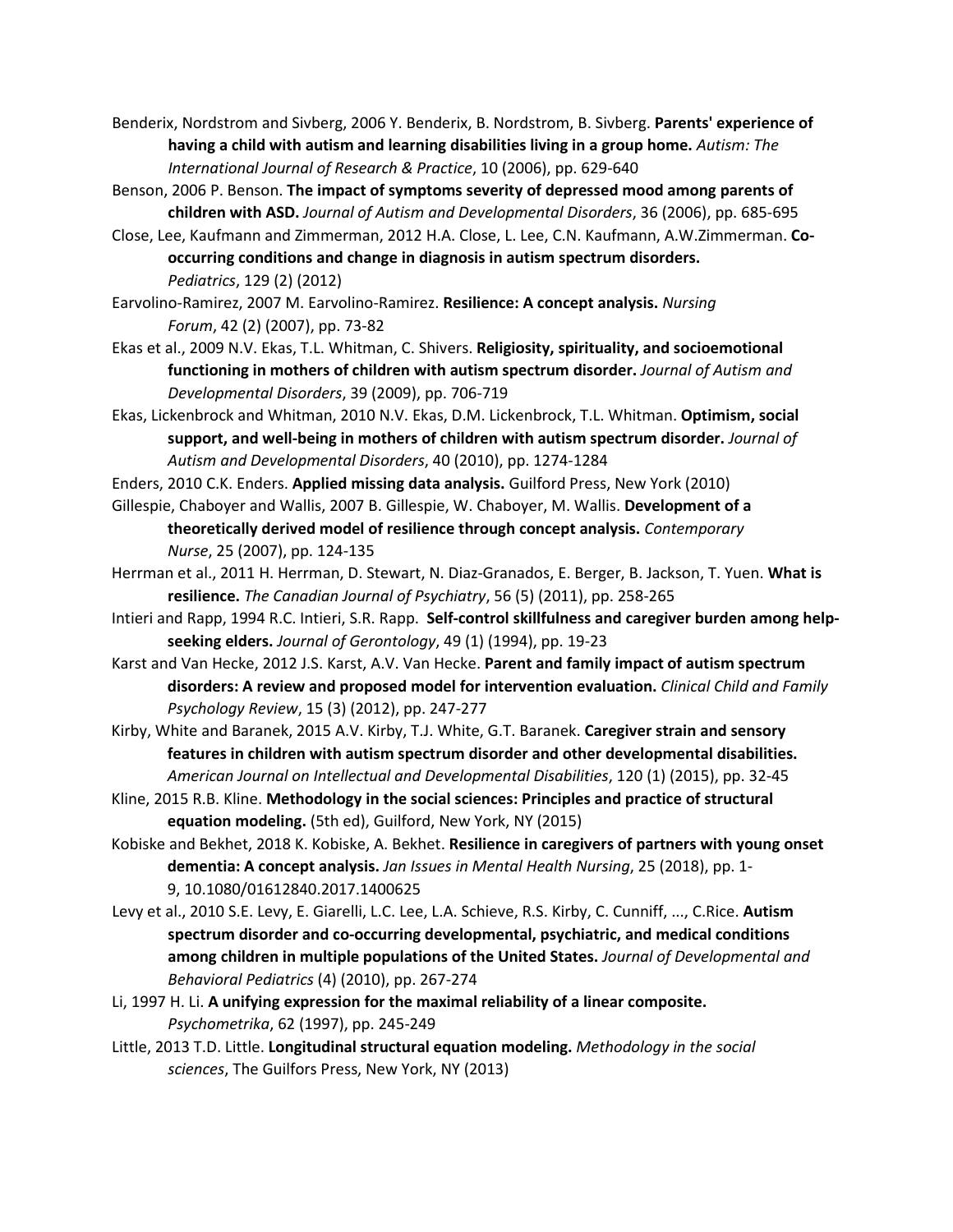- Little, Cunningham, Shahar and Widaman, 2002 T.D. Little, W.A. Cunningham, G. Shahar, K.F. Widaman. **To parcel or not to parcel: Exploring the question, weighing the merits.** *Structural Equation Modeling*, 9 (2) (2002), pp. 151-173
- MacKinnon, Fairchild and Fritz, 2007 D.P. MacKinnon, A.J. Fairchild, M.S. Fritz. **Mediation analysis.**  *Annual Review of Psychology*, 58 (1) (2007), pp. 593-
- 614, 10.1146/annurev.psych.58.110405.085542 MacKinnon, Lockwood and Williams, 2004 D.P. MacKinnon, C.M. Lockwood, J. Williams. **Confidence limits for the indirect effect: Distribution of the product and resampling methods.** Multivariate
	- Behavioral Research, 39 (1) (2004), pp. 99-128, 10.1207/s15327906mbr3901\_4
- Masten, 2011 A.S. Masten. **Resilience in children threatened by extreme adversity: Frameworks for research, practice, and translational synergy.** *Development and Psychopathology*, 23 (2) (2011), pp. 493-506
- McArdle and Nesselroade, 2014 J.J. McArdle, J.R. Nesselroade. **Longitudinal data analysis using structural equation models.** *American Psychological Association*, Washington, DC (2014)
- Musil et al., 2017 C.M. Musil, H.M. Rice, M. Singer, S.E. Givens, C.B. Warner, J.A.Zauszniewski, *et al.* **Grandchildren's depressive symptoms and perceptions of family functioning: Protective and influencing factors.** *Western Journal of Nursing Research* (2017), Article 193945917721017, 10.1177/0193945917721017. ([Epub ahead of print])
- National Autism Association, 2014 National Autism Association. **Autism fact sheet.** (Retrieved from). http://nationalautismassociation.org/resources/autism-fact-sheet/ (2014)
- Phelps, McCammon, Wuensch and Golden, 2009 K. Phelps, S. McCammon, K. Wuensch, J.Golden. **Enrichment, stress, and growth form parenting an individual with autism spectrum disorder.**  *Journal of Intellectual and Developmental Disability*, 34 (2009), pp. 133-141
- Radloff, 1977 L.S. Radloff. **The -ES-D scale: A self-report depression scale for research in the general population.** *Applied Psychological Measurement*, 1 (1977), pp. 385-401
- R Core Team, 2017 R Core Team. **R: A language and environment for statistical computing.** R *Foundation for Statistical Computing, Vienna, Austria* (2017). https://www.R-project.org/
- Raykov, 2012 T. Raykov. **Scale construction and development using structural equation modeling.**  R.H. Hoyle (Ed.), *Handbook of structural equation modeling*, Guilford, New York, NY (2012), pp. 472-494
- Richardson, 2002 G.E. Richardson. **The metatheory of resilience and resiliency.** *Journal of Clinical Psychology*, 58 (3) (2002), pp. 307-321
- Rosenbaum, 1990 M. Rosenbaum. **Learned resourcefulness on coping skills, self-control, and adaptive behavior.** Springer Publishing Company, New York (1990)
- Rosseel, 2012 Y. Rossee. l**lavaan: An R package for structural equation modeling.** *Journal of Statistical Software*, 48 (2) (2012), pp. 1-36. http://www.jstatsoft.org/v48/i02/
- Rutter, 2011 M.L. Rutter. **Progress in understanding autism: 2007–2010.** *Journal of Autism and Developmental Disorders*, 41 (2011), pp. 395-404
- semTools Contributors, 2017 semTools Contributors. **semTools: Useful tools for structural equation modeling. R package version 0.4-15.903.** (Retrieved from). https://CRAN.Rproject.org/package=semTools (2017)
- Smith, Seltzer, Tager-Flusberg, Greenberg and Carter, 2008 L. Smith, M. Seltzer, H. Tager-Flusberg, J. Greenberg, A. Carter. **A comparative analysis of well-being and coping among**